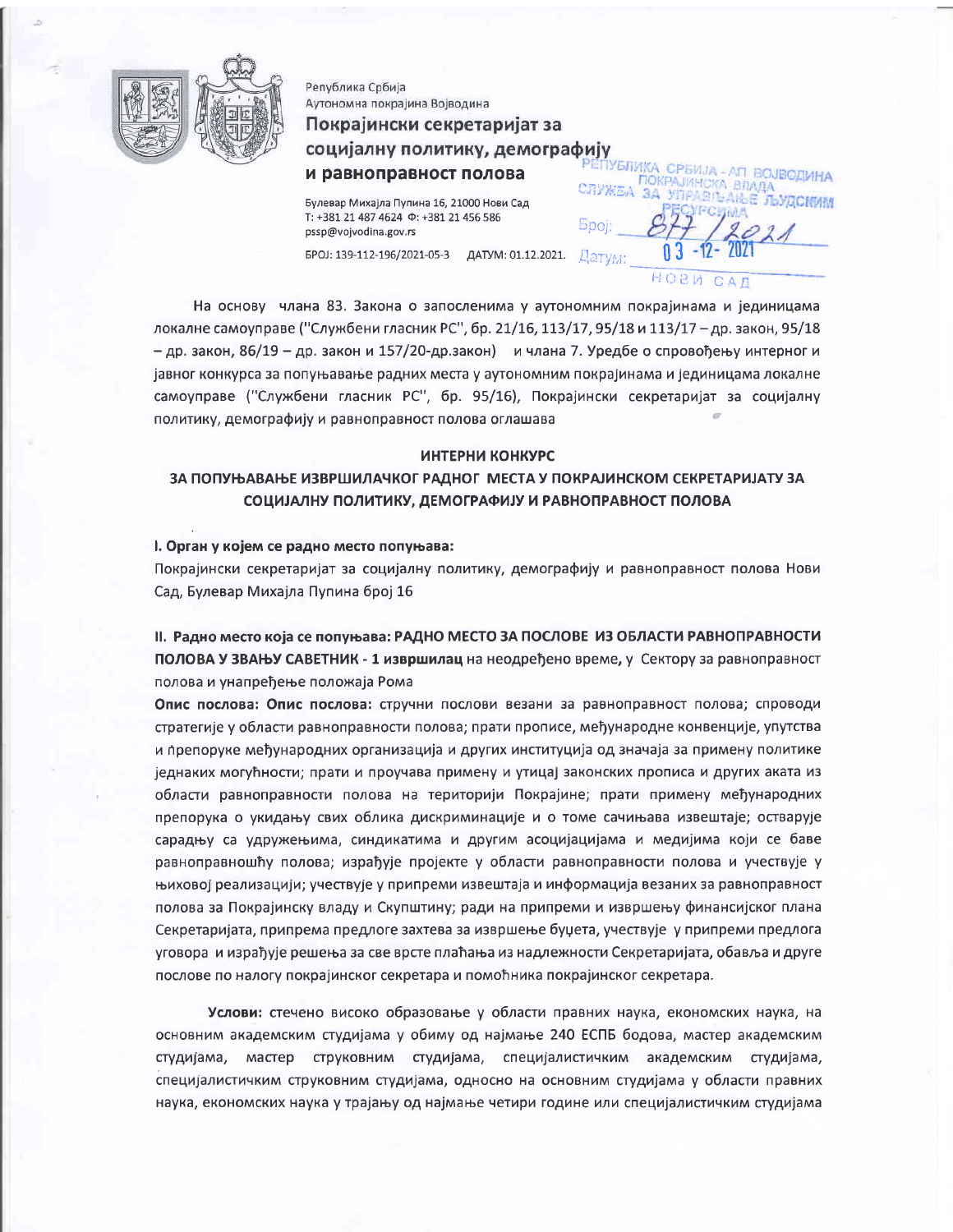на факултету; радно искуство у струци од најмање три година и основни ниво оспособљености за рад на рачунару и пробни рад од шест месеци.

Општи услови за рад у органима Аутономне покрајине Војводине: да је учесник интерног конкурса пунолетан држављанин Републике Србије; да има прописано образовање; да није правоснажно осуђиван на безусловну казну затвора од најмање шест месеци и да му раније није престајао радни однос у државном органу, односно органу аутономне покрајине и јединице локалне самоуправе, због теже повреде дужности из радног односа.

# У изборном поступку проверавају се стручне оспособљености, знање и вештине кандидата:

- познавање области из делокруга рада Покрајинског секретаријата за социјалну политику, демографију и равноправност полова - усмено, непосредно, кроз разговор са кандидатима

- познавање законских и подзаконских прописа који регулишу област рада наведеног радног места – усмено, непосредно, кроз разговор са кандидатима, и то:

- Закон о утврђивању надлежности Аутономне покрајине Војводине ("Сл. гласник РС", бр. 99/09, 67/12 - одлука УС, 18/20 - др.закон и 111/21 - др. закон);
- Закон о родној равноправности("Сл.гласник РС", бр.52/21)
- Покрајинска скупштинска одлука о покрајинској управи ("Службени лист АПВ", бр. 37/14, 54/14 - др. одлука, 37/16, 29/17, 24/19, 66/20 и 38/21);
- Стратегија за родну равноправност за период од 2021. до 2030. године("Сл.гласник РС",  $6p.103/21$
- Стратегија за спречавање и борбу против родно заснованог насиља према женама и насиља у породици за период од 2021. - 2025. године ("Сл.гласник РС", бр.47/21)

- вештина комуникације - непосредно, кроз разговор са кандидатима;

- основни ниво оспособљености за рад на рачунару - увидом у приложени доказ уколико кандидат поседује доказ о познавању рада на рачунару(уверење, сертификат, потврда и сл.), а уколико кандидат не поседује, провера познавања рада на рачунару извршиће се практичним радом на рачунару.

III. Место рада: Нови Сад, Булевар Михајла Пупина број 16

IV. Рок за подношење пријаве на интерни конкурс: рок за подношење пријаве је 8 дана од дана када је интерни конкурс оглашен.

V. Лице које је задужено за давање обавештења о интерном конкурсу: Драгица Новковић, контакт тел. 021 /487 4891.

VI. Адреса на коју се подноси пријава на интерни конкурс: Покрајински секретаријат за социјалну политику, демографију и равноправност полова, Булевар Михајла Пупина број 16, 21000 Нови Сад, са назнаком да се ради о пријави за интерни конкурс и навести за које радно место.

VII. Датум оглашавања: 03.12.2021. године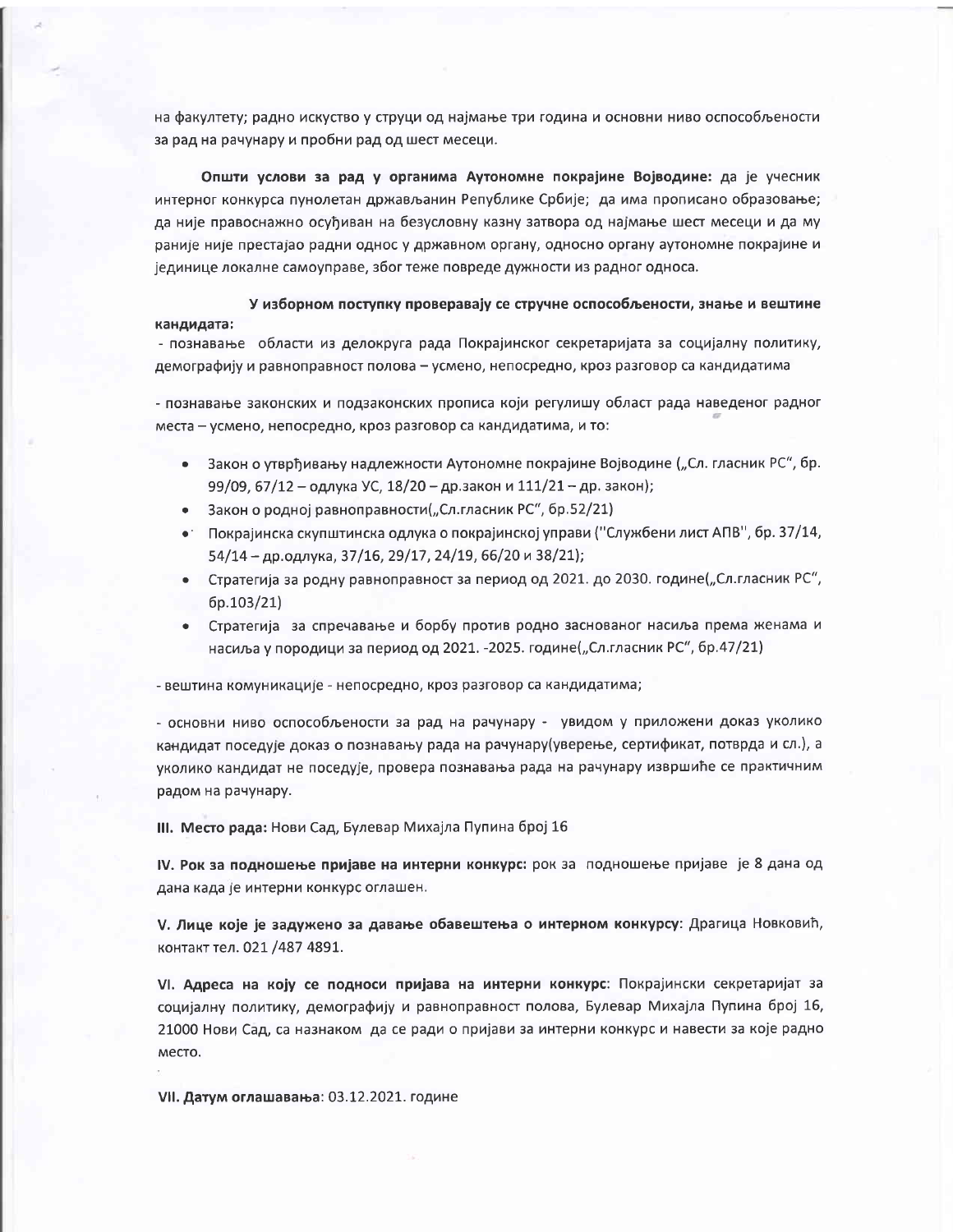### VIII. Докази који се прилажу уз пријаву на интерни конкурс:

1) потписана пријава са адресом становања, контакт телефоном, е mail адресом;

2) биографија са наводима о досадашњем радном искуству;

3) оригинал или оверена фотокопија уверења о држављанству, не старије од 6 месеци од дана оглашавања интерног конкурса;

4) фотокопија личне карте, односно испис очитане биометријске личне карте;

5) оригинал или оверена фотокопија уверења МУП-а да кандидат није осуђиван на безусловну казну затвора од најмање шест месеци, не старије од 6 месеци од дана оглашавања интерног конкурса;

6) оригинал или оверена фотокопија дипломе којом се потврђује стручна спрема;

7) оверена фотокопија доказа о најмање 3 године радног искуства у струци (потврда, решење и други акти којима се доказује на којим пословима, у ком периоду и са којом стручном спремом је стечено радно искуство),

8) потписана изјава (образац 3) да кандидату није престајао радни однос у државном органу, односно органу аутономне покрајине и јединице локалне самоуправе, због теже повреде дужности из радног односа;

9) доказ о познавању рада на рачунару (оригинал или оверена фотокопија уверења, сертификата, потврде и сл.)

10) решење о распоређивању или решење да је службеник нераспоређен (оригинал или оверена фотокопија)

11) изјава којом се учесник интерног конкурса опредељује да ли ће сам прибавити доказе о чињеницама о којима се води службена евиденција или ће то орган по службеној дужности учинити уместо њега.

НАПОМЕНА: Одредбом чл. 9.ст.3 и 4. и чл. 103. Законом о општем управном поступку ("Службени гласник РС", број: 18/2016 и 95/18 - аутентично тумачење) прописано је, између осталог, да су органи у обавези да по службеној дужности, када је то неопходно за одлучивање, у складу са законским роковима, бесплатно размењују, врше увид, обрађују и прибављају личне податке о чињеницама садржаним у службеним евиденцијама, осим ако странка изричито изјави да ће податке прибавити сама. Докази који се прилажу уз пријаву на овај интерни конкурс, а о којима се води службена евиденција су уверење о држављанству и уверење МУП-а да кандидат није осуђиван на безусловну казну затвора од најмање 6 месеци.

Уколико се учесник конкурса определи да наведене доказе, орган прибави по службеној дужности, дужан је да се писмено изјасни о давању сагласности за коришћење личних података у сврху прикупљања података о наведеном доказу. Изјашњење се даје у форми изјаве која се доставља уз пријаву на интерни конкурс (образац 1).